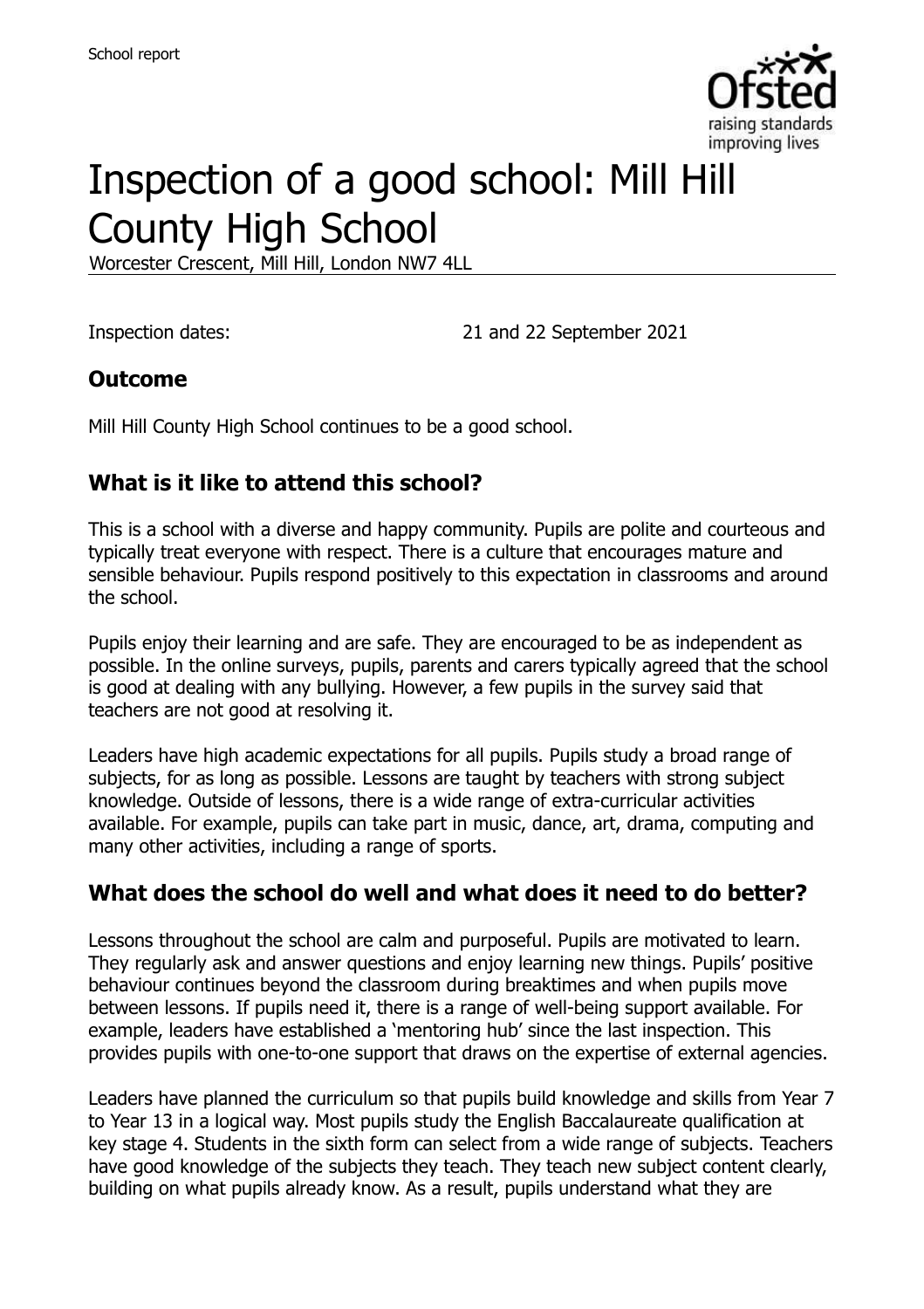

learning and achieve well across the curriculum. For example, pupils in Year 9 were able to connect knowledge they were learning in physics to previous learning in biology and chemistry. However, sometimes curriculum plans do not identify the specific subject content that pupils need to learn. For example, in a few cases, curriculum plans identify skills for pupils to learn without also identifying the subject content to be taught.

Some pupils with special educational needs and/or disabilities follow a bespoke curriculum in Year 7 and Year 8. They still study the full range of subjects but have additional time for learning English and life skills. Some of this additional time in English is used to help pupils build a rich vocabulary and develop their reading fluency.

Assessment is used appropriately across the school. For example, there is a focus on identifying any gaps in pupils' knowledge to address the impact of the COVID-19 pandemic. Teachers check regularly what pupils know and remember and provide clear feedback. Assessment also helps pupils to remember what they have learned. Wholeschool assessment systems are not overly burdensome on teachers' time.

Pupils told inspectors that they find personal, social, citizenship and health education (PSCHE) lessons useful. However, they also said that some content is unnecessarily repeated year after year. Some pupils said that they want to learn more about how to look after their physical, emotional and mental health. Leaders have identified these aspects as an area for development. For example, the leadership of PSCHE has been increased to support the improvement of the curriculum. There are also plans to further update the content that pupils learn, the order in which they learn it and by when.

The school provides sixth-form students with a range of support to help them with the university application process. Pupils in key stages 3 and 4 take part in various careersrelated activities. For example, all pupils in Year 11 have one-to-one sessions with an independent careers adviser. However, leaders have not made sure that the school's approach to careers information, education advice and guidance sets out specifically what pupils need to learn in each year group. This means that some pupils felt that they do not have enough knowledge to guide their next steps.

#### **Safeguarding**

The arrangements for safeguarding are effective.

Leaders take swift action when safeguarding concerns arise. Staff work together, often alongside external agencies, to provide specific support for pupils. Importantly, this includes helping both the victim and any perpetrators.

Leaders are proactive in identifying pupils at risk. They recognise the link between pastoral and safeguarding concerns. This allows leaders to identify pupils in need of early help. The school is aware that some pupils feel reluctant to tell teachers about concerns. They have put steps in place to address this. For example, leaders have introduced an anonymous reporting system.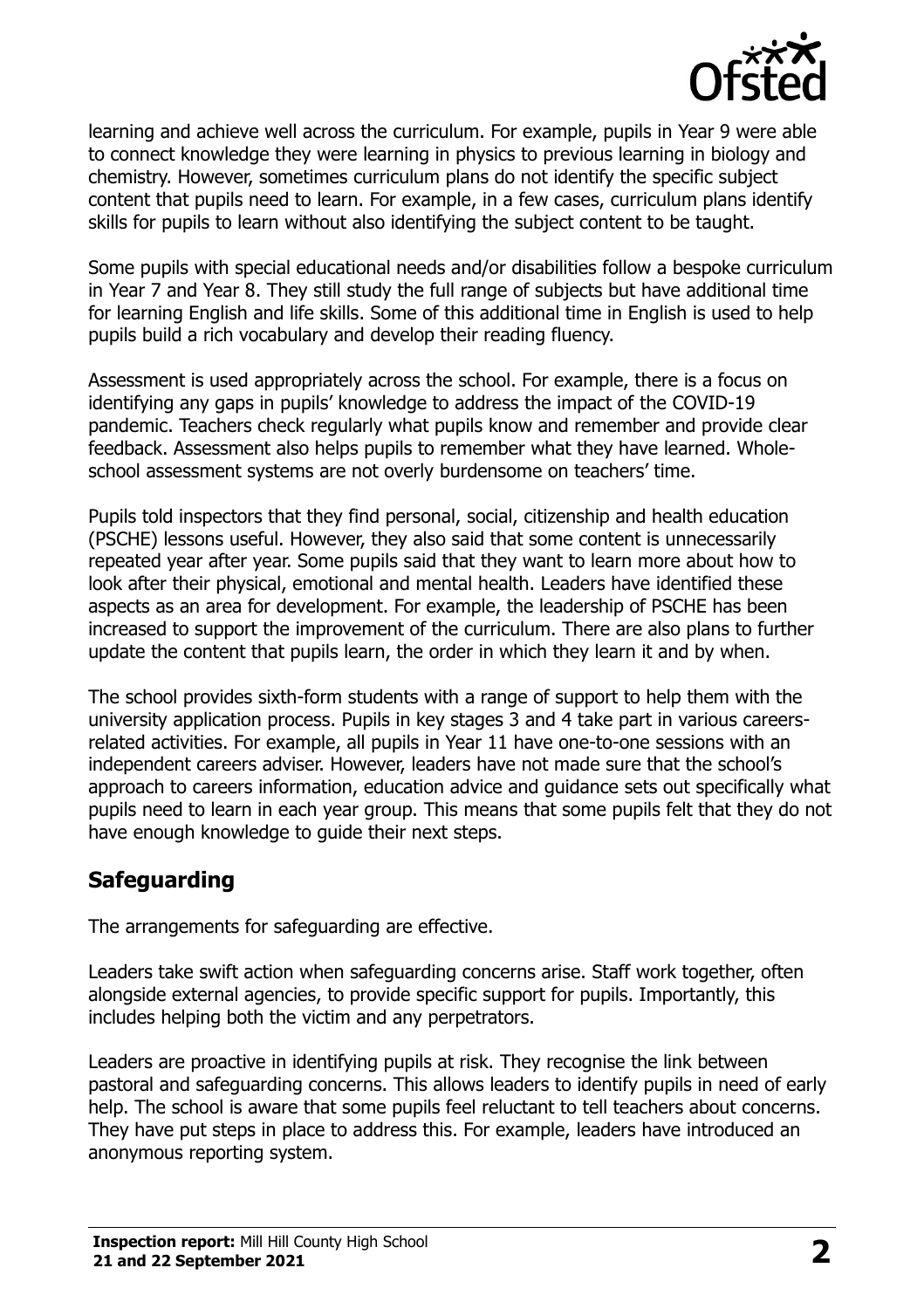

# **What does the school need to do to improve?**

# **(Information for the school and appropriate authority)**

- The content of the PSCHE curriculum is sometimes repetitive and involves pupils learning things that they already know. Leaders should ensure that the PSCHE curriculum is planned so that new content builds on, and does not simply repeat, previous learning.
- Sometimes, the school's approach to careers information, education advice and guidance is overly focused on activities. As a result, it does not provide pupils with comprehensive knowledge to guide their next steps. Leaders should ensure that there is a coherent programme in place that outlines exactly what pupils are learning about the full range of education and training options.
- On occasions, curriculum plans identify skills without also identifying specifically the underpinning subject content pupils are learning. This means that there is not always a clearly developed plan for how pupils will develop expertise in these skills over time. Leaders should refine the curriculum so that it identifies explicitly what content pupils need to learn to develop subject-specific skills.

## **Background**

When we have judged a school to be good, we will then normally go into the school about once every four years to confirm that the school remains good. This is called a section 8 inspection of a good or outstanding school, because it is carried out under section 8 of the Education Act 2005. We do not give graded judgements on a section 8 inspection. However, if we find evidence that a school would now receive a higher or lower grade, then the next inspection will be a section 5 inspection. Usually this is within one to two years of the date of the section 8 inspection. If we have serious concerns about safeguarding, behaviour or the quality of education, we will deem the section 8 inspection as a section 5 inspection immediately.

This is the second section 8 inspection since we judged the school to be good in March 2012.

## **How can I feed back my views?**

You can use [Ofsted Parent View](https://parentview.ofsted.gov.uk/) to give Ofsted your opinion on your child's school, or to find out what other parents and carers think. We use information from Ofsted Parent View when deciding which schools to inspect, when to inspect them and as part of their inspection.

The Department for Education has further quidance on how to complain about a school.

If you are the school and you are not happy with the inspection or the report, you can [complain to Ofsted.](https://www.gov.uk/complain-ofsted-report)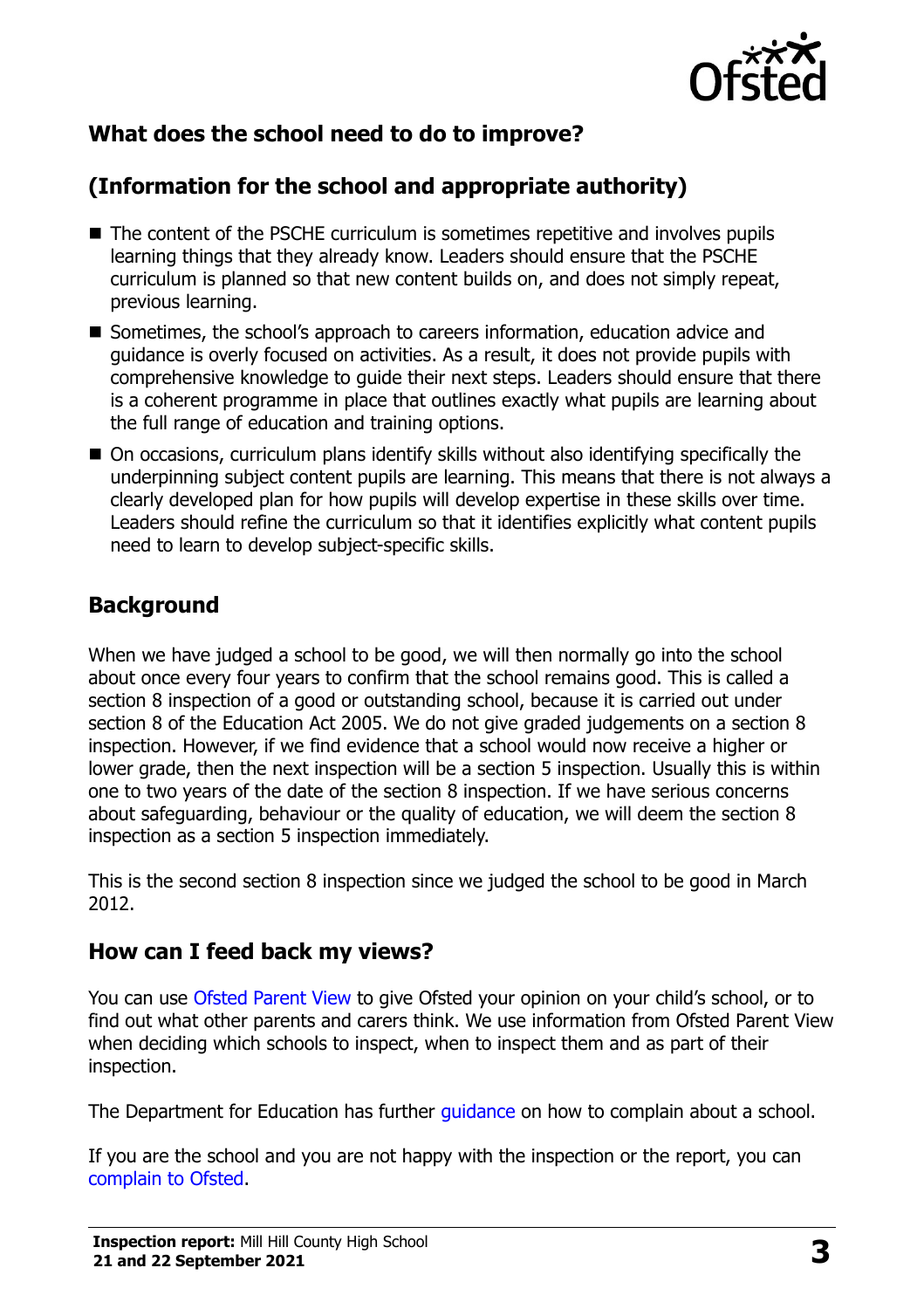

# **Further information**

You can search for [published performance information](http://www.compare-school-performance.service.gov.uk/) about the school.

In the report, '[disadvantaged pupils](http://www.gov.uk/guidance/pupil-premium-information-for-schools-and-alternative-provision-settings)' refers to those pupils who attract government pupil premium funding: pupils claiming free school meals at any point in the last six years and pupils in care or who left care through adoption or another formal route.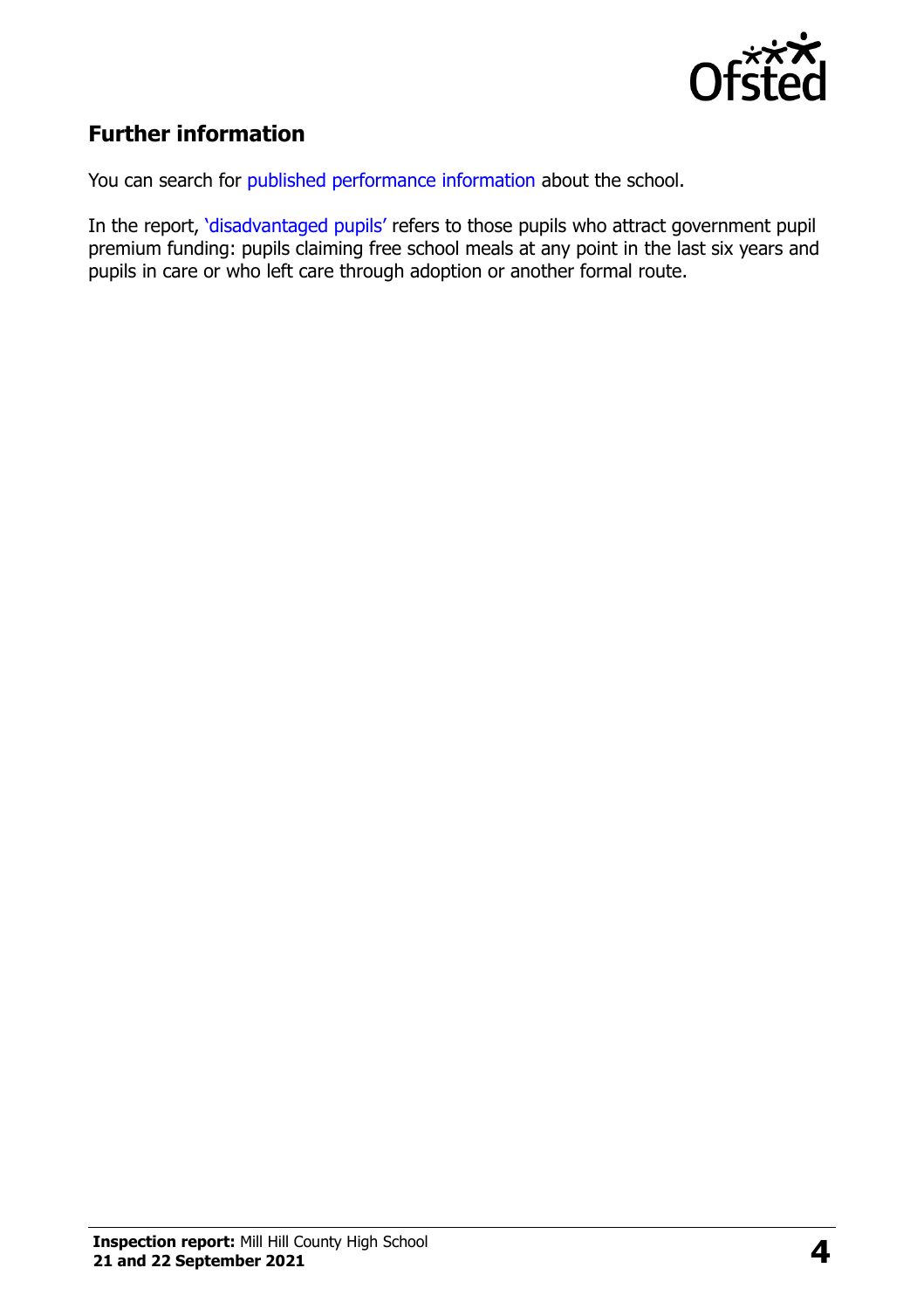

#### **School details**

| Unique reference number                            | 137386                                                                 |
|----------------------------------------------------|------------------------------------------------------------------------|
| <b>Local authority</b>                             | <b>Barnet</b>                                                          |
| <b>Inspection number</b>                           | 10200042                                                               |
| <b>Type of school</b>                              | Secondary                                                              |
| <b>School category</b>                             | Academy converter                                                      |
| Age range of pupils                                | 11 to 18                                                               |
| <b>Gender of pupils</b>                            | Mixed                                                                  |
| <b>Gender of pupils in sixth-form</b><br>provision | Mixed                                                                  |
| Number of pupils on the school roll                | 1697                                                                   |
| Of which, number on roll in the sixth<br>form      | 455                                                                    |
| <b>Appropriate authority</b>                       | Board of trustees                                                      |
| <b>Chair of trust</b>                              | <b>Jill Hamilton</b>                                                   |
| <b>Headteacher</b>                                 | Andy Stainton                                                          |
| Website                                            | www.mhchs.org.uk                                                       |
| Date of previous inspection                        | 20 September 2016, under section 8 of the<br><b>Education Act 2005</b> |

#### **Information about this school**

- Since the last inspection, a new headteacher has been appointed.
- The school currently uses one alternative off-site provider. The Pavilion.
- The school provides specially resourced provision for pupils with visual impairment.

## **Information about this inspection**

- This was the first routine inspection the school received since the COVID-19 pandemic began. Inspectors discussed the impact of the pandemic with school leaders and have taken that into account in their evaluation.
- Inspectors met with senior leaders, trustees, subject leaders and groups of staff.
- Inspectors undertook deep dives in English, science, music, geography and modern foreign languages. These deep dives involved reviewing curriculum plans with subject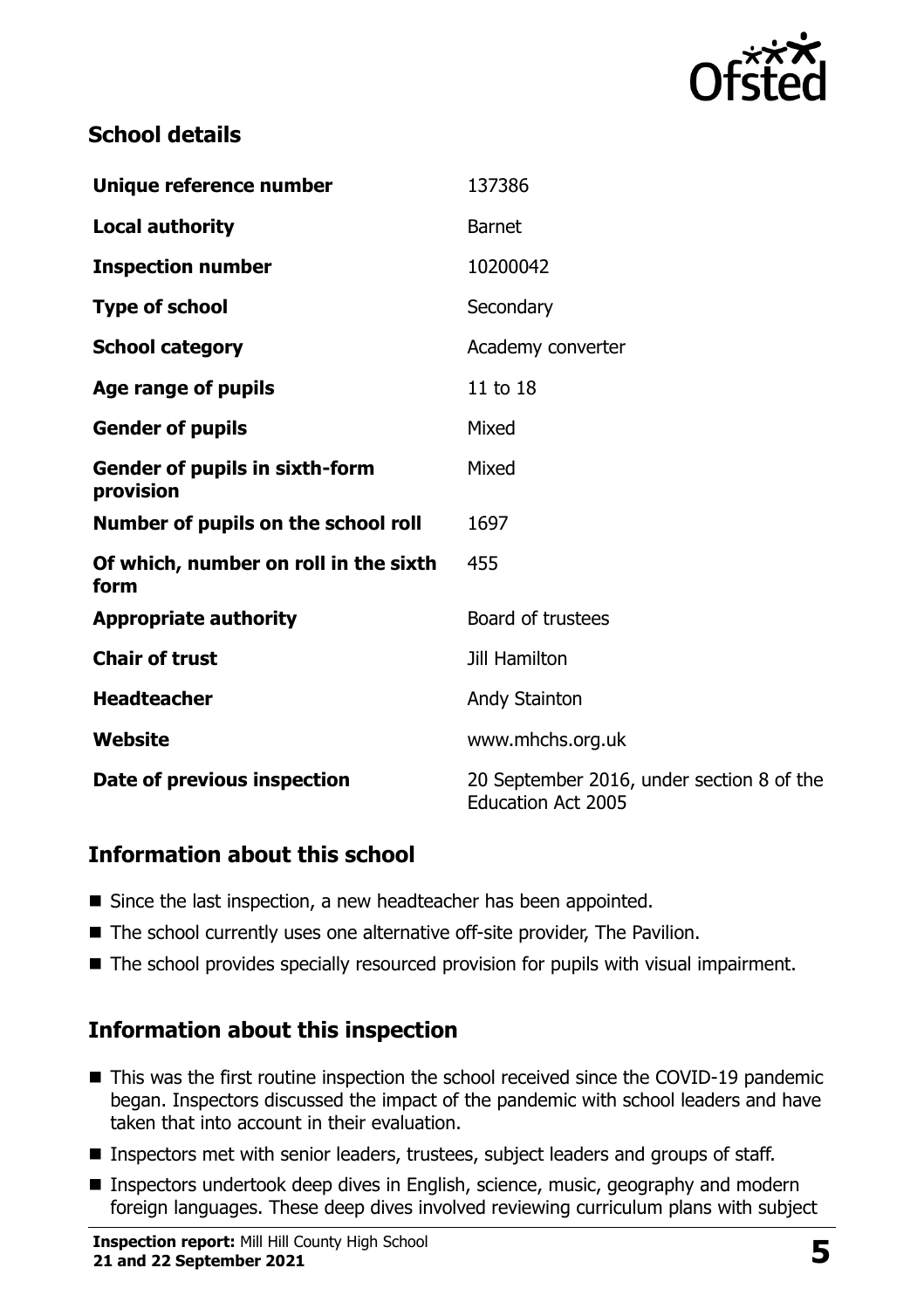

leaders, lesson visits, reviewing pupils' work and speaking with pupils and teachers from the lessons they visited.

- Inspectors held meetings with pupils and leaders to discuss the school's safeguarding arrangements. They also looked at records relating to safeguarding, including preemployment checks.
- Inspectors spoke to a range of staff about their workload and well-being. They considered the 81 responses to the Ofsted survey for staff.
- Inspectors spoke to a range of pupils from different year groups. They considered the 142 responses to the online pupils' survey.
- Inspectors considered 97 responses to the online survey, Ofsted Parent View, and 66 free-text comments.

#### **Inspection team**

Jasper Green, lead inspector **Her Majesty's Inspector** 

Daniel Coyle **Daniel Coyle Contract Contract Contract Contract Contract Contract Contract Contract Contract Contract Contract Contract Contract Contract Contract Contract Contract Contract Contract Contract Contract Contra** 

Gayle Saundry **Her Majesty's Inspector**